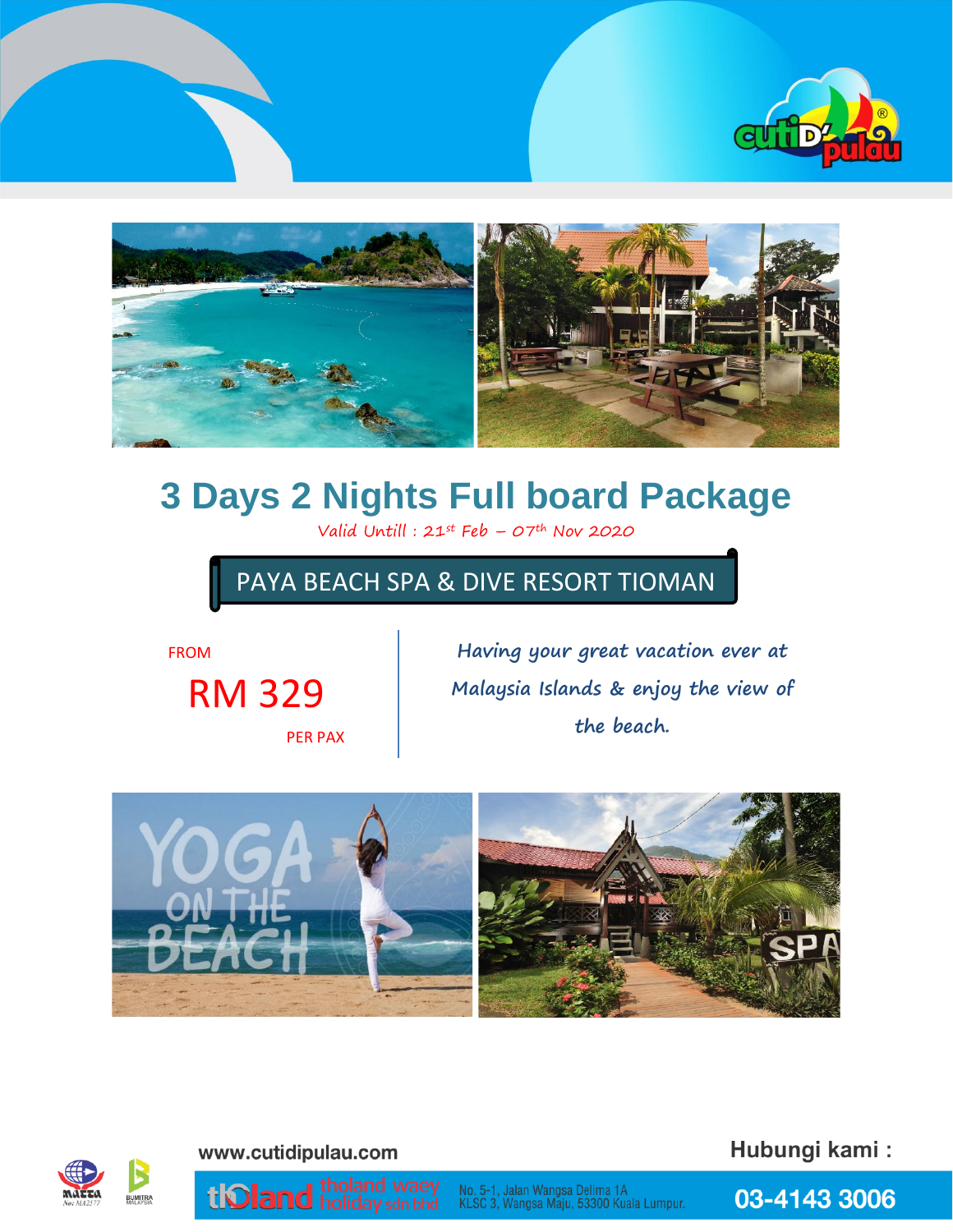

# **PACKAGE PRICE**

| <b>Room Types</b>                  | <b>Adult Twin /</b><br><b>Double</b> | <b>Adult Triple</b> | <b>Adult Quad</b> | <b>Adult Single</b> | <b>Child</b><br>$(2 - 11 \text{ yrs})$ |
|------------------------------------|--------------------------------------|---------------------|-------------------|---------------------|----------------------------------------|
| <b>Standard Chalet</b>             | <b>RM 459</b>                        | <b>RM 369</b>       | <b>RM 329</b>     | <b>RM 759</b>       | <b>RM 190</b>                          |
| Extension night per room wz B'fast | <b>RM 309</b>                        | <b>RM 329</b>       | <b>RM 349</b>     | <b>RM 309</b>       | <b>RM 15</b>                           |
| <b>Superior Chalet</b>             | <b>RM 489</b>                        | <b>RM 389</b>       | <b>RM 349</b>     | <b>RM 799</b>       | <b>RM 190</b>                          |
| Extension night per room wz B'fast | <b>RM 339</b>                        | <b>RM 359</b>       | <b>RM 379</b>     | <b>RM 339</b>       | <b>RM 15</b>                           |
| <b>Superior Pool View</b>          | <b>RM 509</b>                        | <b>RM 409</b>       | <b>RM 359</b>     | <b>RM 849</b>       | <b>RM 190</b>                          |
| Extension night per room wz B'fast | <b>RM 359</b>                        | <b>RM 379</b>       | <b>RM 399</b>     | <b>RM 359</b>       | <b>RM 15</b>                           |
| <b>Standard Beach Front</b>        | <b>RM 539</b>                        | <b>RM 429</b>       | <b>RM 379</b>     | <b>RM 909</b>       | <b>RM 190</b>                          |
| Extension night per room wz B'fast | <b>RM 389</b>                        | <b>RM 409</b>       | <b>RM 429</b>     | <b>RM 389</b>       | <b>RM 15</b>                           |
| <b>Superior Beach Front</b>        | <b>RM 579</b>                        | <b>RM 469</b>       | <b>RM 419</b>     | <b>RM 979</b>       | <b>RM 190</b>                          |
| Extension night per room wz B'fast | <b>RM 429</b>                        | RM 469              | <b>RM 509</b>     | <b>RM 429</b>       | <b>RM 15</b>                           |
| <b>Deluxe Suite Beach Front</b>    | <b>RM 639</b>                        | <b>RM 519</b>       | <b>RM 449</b>     | <b>RM 1139</b>      | <b>RM 190</b>                          |
| Extension night per room wz B'fast | <b>RM 509</b>                        | <b>RM 549</b>       | <b>RM 589</b>     | <b>RM 509</b>       | <b>RM 15</b>                           |
| <b>Deluxe Chalet Beach Front</b>   | <b>RM 679</b>                        | <b>RM 539</b>       | <b>RM 469</b>     | <b>RM 1169</b>      | <b>RM 190</b>                          |
| Extension night per room wz B'fast | <b>RM 529</b>                        | <b>RM 569</b>       | <b>RM 609</b>     | <b>RM 529</b>       | <b>RM 15</b>                           |
| <b>Beach Villa</b>                 | <b>RM 939</b>                        | <b>RM 709</b>       |                   | <b>RM 1699</b>      | <b>RM 190</b>                          |
| Extension night per room wz B'fast | <b>RM 799</b>                        | <b>RM 839</b>       |                   | <b>RM 799</b>       | <b>RM 15</b>                           |

*\*3D2N Package rates are based on per person & Extension nights are based on per room per night*

#### **PACKAGE (FULL BOARD) INCLUDES**

- ✓ 2 Nights' Accommodation at Paya Beach Spa & Dive Resort
- ✓ 2 Malaysian Set / Buffet Breakfast, & Set BBQ mixed platter dinner
- $\checkmark$  Paya classic massage, 1 hr
- ✓ Complimentary Yoga by the Sea (7am) and Rainforest & Mangrove Swamp Walk (3pm)
- ✓ Welcome drink



www.cutidipulau.com

tiOland

### Hubungi kami:

03-4143 3006

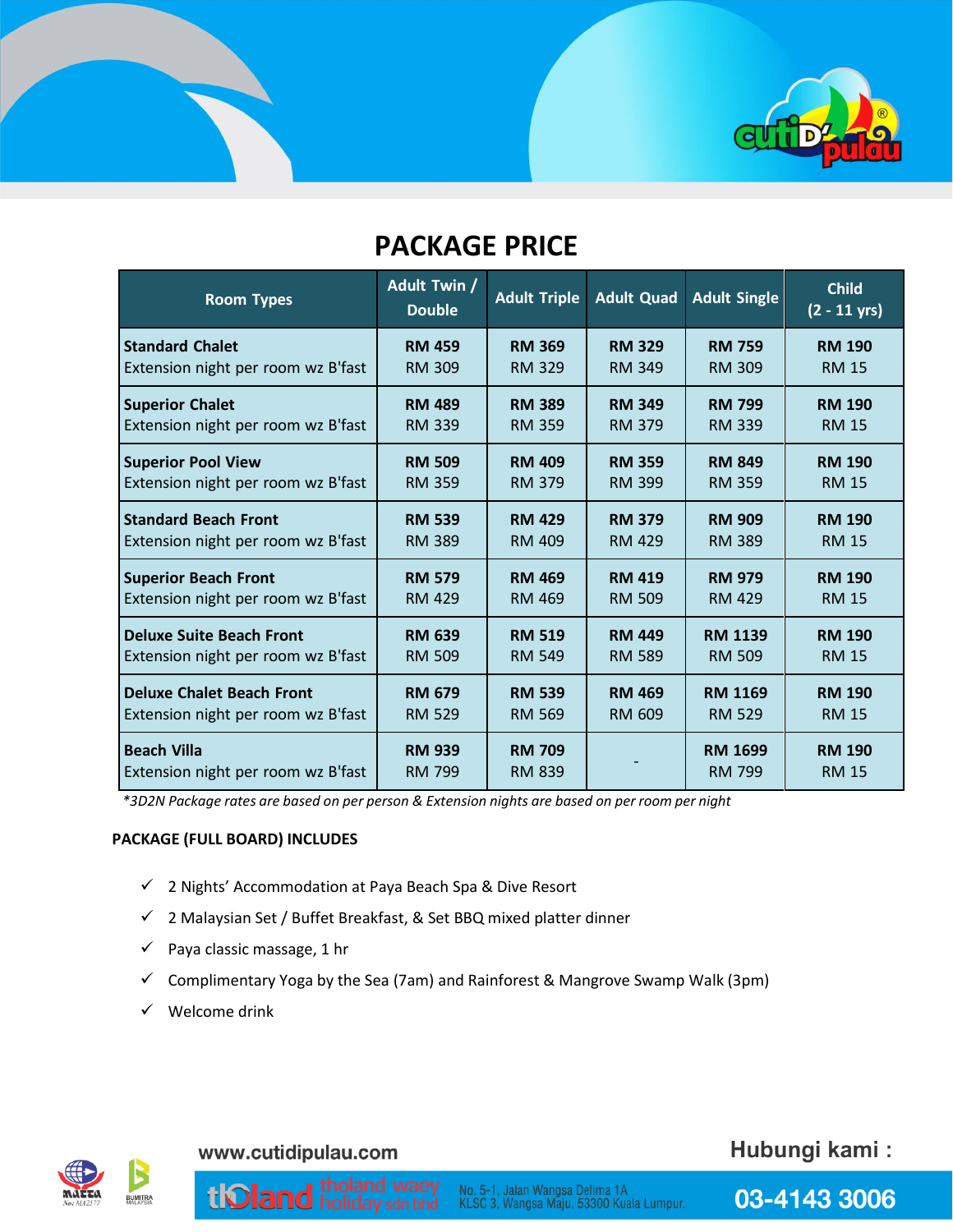

#### **PACKAGE EXCLUDES**

- 2 way ferry ticket
- Please note that: All Foreigners and non-My PR is required to pay a compulsory Tourism Tax of MYR10.00 per room per night upon check-in.
- Marine park conservancy fees payable in:
	- Mersing Jetty: Malaysian: RM10/Adult, RM5/Child; Non-Malaysian: RM30/Adult, RM15/Child
	- Tg Gemok Jetty: RM5/Adult, RM2/Child; Non-Malaysian: RM30/Adult, RM15/Child

#### **ROOM SURCHARGE DATES**

- RM30 per room per night: All Friday nights, 07 Jun to 23 July and 2 Aug to 31 Aug (Excluding Saturday nights, 20 Mar, 29 May, 5 Jun, 31 July)
- RM60 per room per night: All Saturday nights, 15 to 20 Mar, 24 May to 05 Jun, 26 to 31 July

#### **PUBLIC HOLIDAY SURCHARGE DATES**

- RM30 per Adult, RM15 per Child: 16 Sept
- RM50 per Adult, RM25 per Child: 10 Apr, 01, 07, 24 May, 06 Jun, 31 July, 9, 20, 30 Aug, 24, 29 Oct

#### **OPTIONAL ADD-ON / UPGRADE**

- Two way ferry ticket from Mersing / Tg Gemok to Tioman at RM75/Adult, RM60/Child
- All Terrain Vehicle (ATV) 90 Min at RM150/pax OR RM180/double seater
- Paya Classic Massage, 1 hrs at RM150/pax
- 01 Set/Buffet Lunch at RM26/Adult, RM18/Child
- Upgrade to 01 Candlelight Beach Front Dinner at RM300 per couple
- Upgrade to 01 Set BBQ Mixed Platter Dinner at RM15/Adult, RM11/Child (Minimum 2 Adults)
- Upgrade to 01 Set Seafood BBQ Dinner at RM30/Adult, RM22/Child (Minimum 2 Adults)
- Upgrade to Explore 5 Coral-Island Snorkeling Spots from 9am to 4pm by Speedboat at RM50/pax (Minimum 6 pax)
- Hiking tour to Dragon Horn Mukut Village (1 to 4 people: RM1200) (5 to 8 people: RM1600) (9 to 12 people: RM2200)

\* All rates are subject to change with or without prior notice



#### www.cutidipulau.com

tiOland

### Hubungi kami: